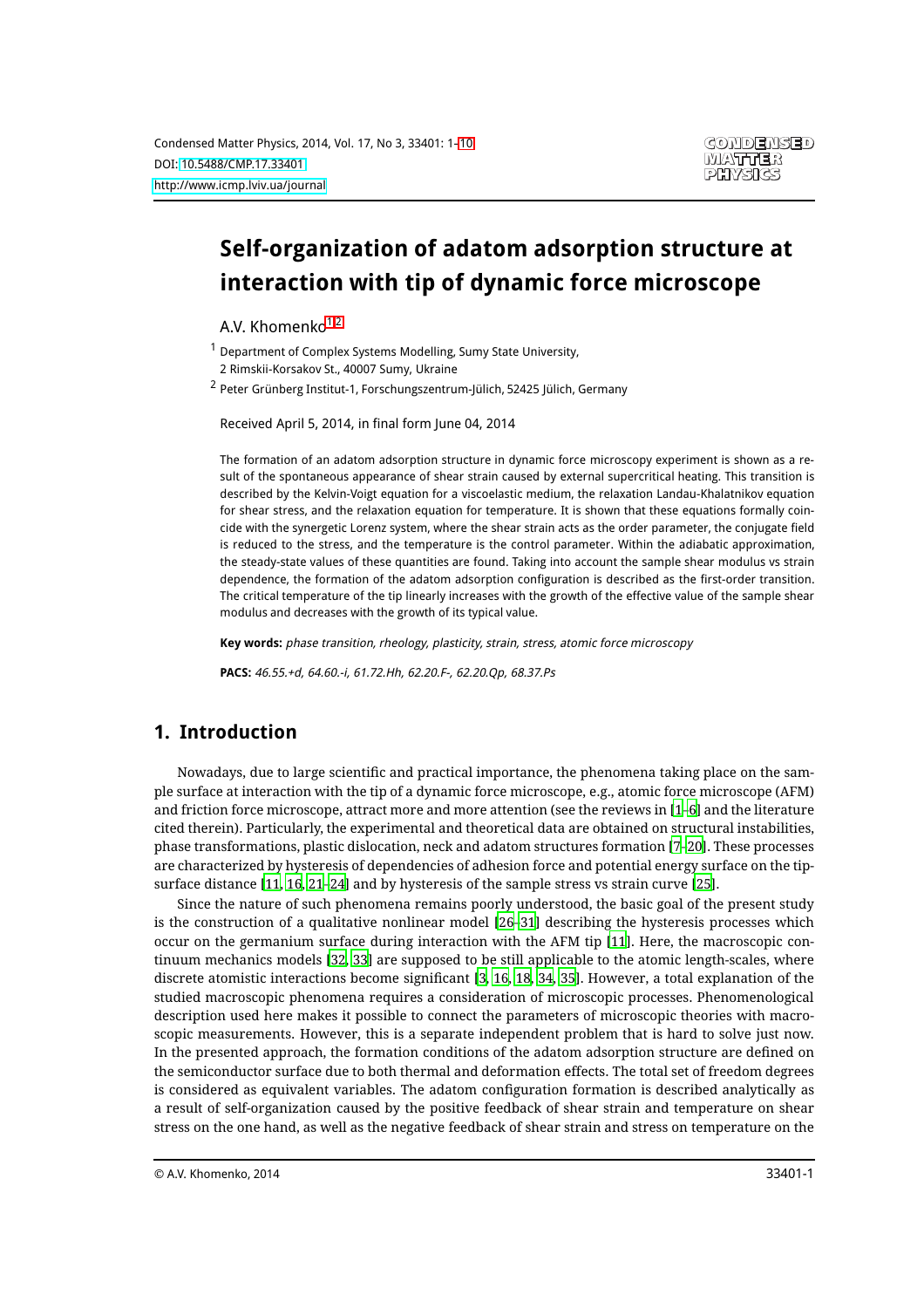other hand. This study is based on the assumption that stress relaxation time diverges because the shear modulus vanishes at the point of transition.

The paper is organized as follows. In section [2](#page-1-0) the self-consistent Lorenz system of the governed equations is written for approximation of semiconductor characterized by heat conductivity. The adatom structure formation is shown in section [3](#page-2-0) to be supercritical in character (is of the second order) when the effective shear modulus of the germanium does not depend on the strain value; it then transforms to a subcritical mode with this dependence appearance (section [4\)](#page-4-0). In these sections, the steady-state values of shear strain and stress, as well as temperature are also determined within adiabatic approximation. Using such a limit, a synergetic potential is obtained, that is the analog of a thermodynamic potential, from basic evolution equations. Section [5](#page-6-0) contains short conclusions.

#### <span id="page-1-0"></span>**2. Basic equations**

Let us start with the supposition that the relaxation behavior of the shear component  $\varepsilon$  of the strain tensor in a semiconductor is governed by the Kelvin-Voigt equation [\[32,](#page-8-6) [36](#page-8-11)]

<span id="page-1-2"></span>
$$
\dot{\varepsilon} = -\varepsilon/\tau_{\varepsilon} + \sigma/\eta_{\varepsilon},\tag{1}
$$

where *τ<sup>ε</sup>* is the Debye relaxation time and *η<sup>ε</sup>* is the effective shear viscosity coefficient. The second term on the right-hand side describes the flow of a viscous liquid caused by the corresponding shear component of the stress *σ*. In the steady state,  $\dot{\epsilon} = 0$ , we obtain the Hooke-type expression  $σ = G_{\epsilon}ε$ ,  $G_{\epsilon} = η_{\epsilon}/τ_{\epsilon}$ .

The next assumption of our approach is that the relaxation equation of the sample shear stress  $\sigma$  has a form similar to the Landau-Khalatnikov equation [\[28,](#page-8-12) [30,](#page-8-13) [37\]](#page-8-14):

<span id="page-1-1"></span>
$$
\tau_{\sigma}\dot{\sigma} = -\sigma + G(T)\varepsilon. \tag{2}
$$

Here, the first term on the right-hand side describes the relaxation during time  $\tau_\sigma \equiv \eta/G(T)$  determined by the values of the shear viscosity *η* and modulus *G*(*T* ) depending on the sample temperature. In the stationary case  $\dot{\sigma} = 0$ , the kinetic equation [\(2\)](#page-1-1) is transformed into the Hooke's law

$$
\sigma = G(T)\varepsilon. \tag{3}
$$

Note that effective values of viscosity  $\eta$ <sub>*ε*</sub>  $\equiv \tau$ <sub>*ε*</sub> $G$ *<sub><i>ε*</sub> and modulus  $G$ <sub>*ε*</sub>  $\equiv \eta$ <sub>*ε*</sub>/ $\tau$ <sub>*ε*</sub> do not coincide with the real values *η* and *G*(*T* ). Physically, such difference is conditioned by the Landau-Khalatnikov-type equation [\(2\)](#page-1-1) being not equivalent to the Kelvin-Voigt equation [\(1\)](#page-1-2) [\[30](#page-8-13), [32,](#page-8-6) [33\]](#page-8-7). As is known, the values *Gε*, *η*, *η<sup>ε</sup>* very weakly depend on the sample temperature  $T$ , while the real shear modulus  $G(T)$  vanishes, when the temperature decreases to *T*<sup>c</sup> [\[38](#page-8-15)[–42](#page-8-16)]. Further, the simplest approximate temperature dependencies are used:  $G_{\varepsilon}(T)$ ,  $\eta(T), \eta_{\varepsilon}(T) = \text{const}$ ,

<span id="page-1-4"></span>
$$
G(T) = G_0 \left( T / T_c - 1 \right),\tag{4}
$$

where  $G_0 \equiv G(T = 2T_c)$  is the typical value of modulus.

According to the synergetic concept [\[26,](#page-8-4) [29,](#page-8-17) [30](#page-8-13), [40](#page-8-18), [41](#page-8-19), [43](#page-8-20), [44](#page-8-21)] to complete the equation system [\(1\)](#page-1-2) and [\(2\)](#page-1-1), which contains the order parameter  $\varepsilon$ , the conjugate field  $\sigma$ , and the control parameter *T*, we should deduce a kinetic equation for the temperature. This equation can be obtained using the basic relationships of elasticity theory stated in § 32 in [\[33\]](#page-8-7). Thus, it is necessary to start with the continuity equation for the heat  $\delta Q = T \delta S$ :

<span id="page-1-3"></span>
$$
T\dot{S} = -\nabla \mathbf{q}.\tag{5}
$$

Here, the heat current is given by the Onsager equation

$$
\mathbf{q} = -\kappa \nabla T,\tag{6}
$$

where  $\kappa$  is the heat conductivity. In the elementary case of the thermoelastic stress, the entropy

$$
S = S_0(T) + K\alpha \varepsilon^0 \tag{7}
$$

33401-2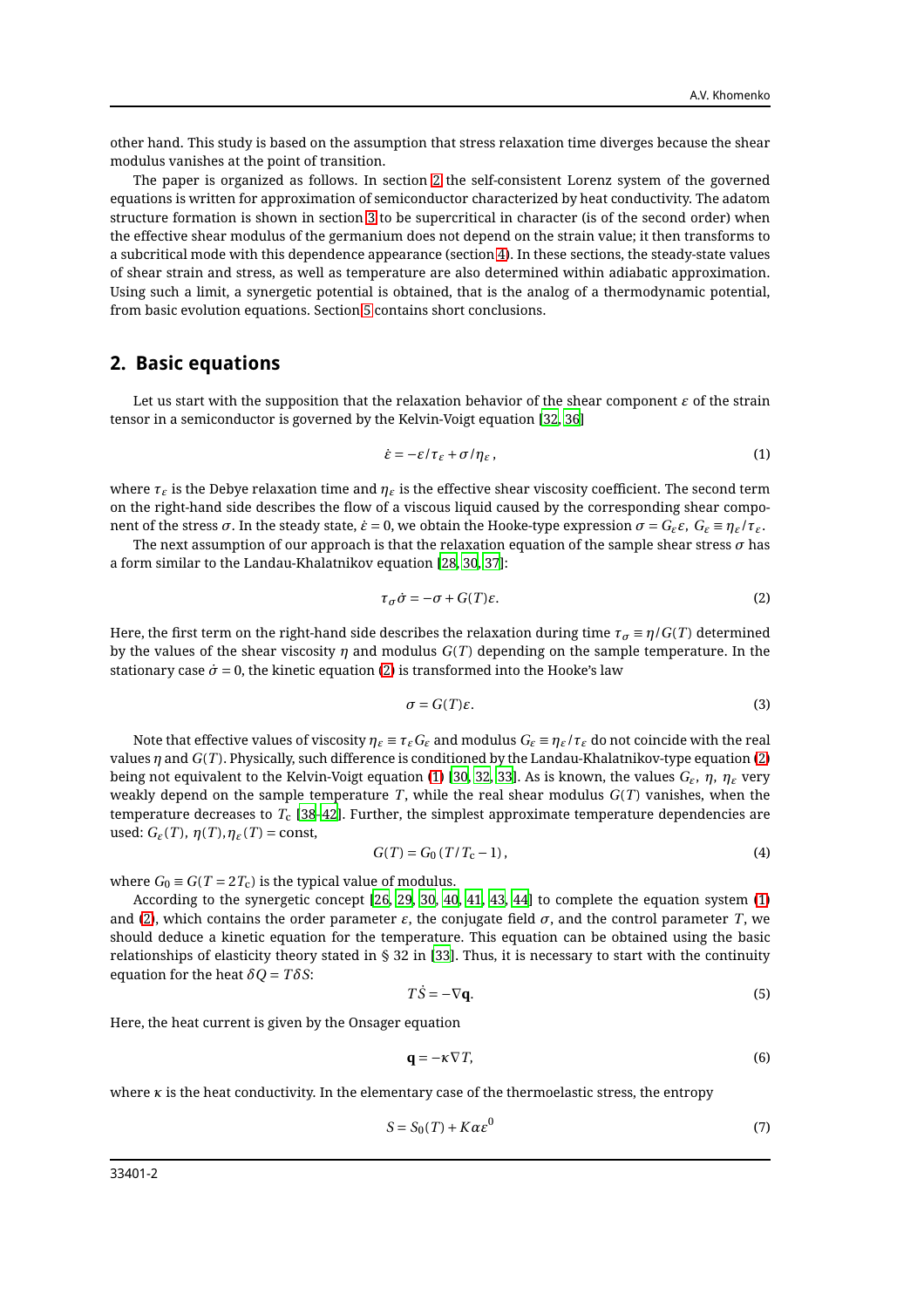consists of the purely thermodynamic component  $S_0$  and the dilatation:

$$
\widehat{\epsilon}^0 = \epsilon^0 \widehat{I}, \qquad \epsilon^0 \equiv \alpha \left( T - T_0 \right), \tag{8}
$$

where  $\alpha$  is the thermal expansion coefficient,  $T_0$  is the equilibrium temperature,  $\hat{I}$  is the unit tensor and *K* is the compression modulus (see  $\S 6$  in [\[33](#page-8-7)]). In the considered situation, we should transfer from the dilatational component  $K\alpha\varepsilon^0$  to the elastic energy  $-\sigma\varepsilon/T$  of the shear component divided by temperature (here, the minus sign takes into account the connection  $T\delta S = p\delta V \Rightarrow -\sigma\delta \epsilon$  at  $S_0$  = const, which is caused by the opposite choice of the pressure *p* and the stress  $\sigma$  signs). As a result, equation [\(5\)](#page-1-3) has the form

<span id="page-2-1"></span>
$$
T\dot{S}_0(T) - \sigma \dot{\varepsilon} = \kappa \nabla^2 T. \tag{9}
$$

Taking into account the approximation ( $\kappa$ / $l^2$ )( $T_{\rm e}-T$ )  $\approx$   $\kappa\nabla^2 T$  ( $l$  is the scale of heat conductivity,  $T_{\rm e}$  is the AFM tip temperature) and the definition of heat capacity  $c_p = T dS_0/dT$ , equation [\(9\)](#page-2-1) assumes the form:

<span id="page-2-2"></span>
$$
c_{\rm p}\dot{T} = \frac{\kappa}{l^2}(T_{\rm e} - T) + \sigma\dot{\varepsilon}.\tag{10}
$$

Substituting the expression for the  $\dot{\varepsilon}$  from equation [\(1\)](#page-1-2) we obtain the term  $\sigma^2/\eta_{\varepsilon}.$  It describes the dissipative heating of a viscous liquid flowing under the effect of the stress  $\sigma$  that can be neglected in the case under consideration. On the other hand, the process of an AFM tip moving into contact with the surface has the following peculiarity. It is necessary to consider the thermal effect of the tip whose value *T*<sup>e</sup> is not reduced to the Onsager component and is fixed by external conditions. In view of these circumstances, the square contribution of the stress is supposed to be included in *T*e. The obvious account of this term leads to a significant complication of the subsequent analysis, though it results in a renormalization of the quantities. Therefore, component  $T_e$  in equation [\(10\)](#page-2-2) is assumed to be constant for our further consideration.

It is convenient to introduce the following measure units:

$$
\sigma_s = \left(c_p \eta_{\varepsilon} T_c / \tau_T\right)^{1/2}, \qquad \varepsilon_s = \sigma_s / G_{\varepsilon}, \qquad T_c,
$$
\n(11)

for the variables  $\sigma,$  *ε*,  $T$ , respectively ( $\tau_T\equiv l^2c_p/\kappa$  is the time of heat conductivity). Then, the basic equations [\(1\)](#page-1-2), [\(2\)](#page-1-1), and [\(10\)](#page-2-2) take the form:

<span id="page-2-3"></span>
$$
\tau_{\varepsilon}\dot{\varepsilon} = -\varepsilon + \sigma,\tag{12}
$$

$$
\tau_{\sigma}\dot{\sigma} = -\sigma + g(T - 1)\varepsilon,\tag{13}
$$

$$
\tau_{\rm T}\dot{T} = (T_{\rm e} - T) - \sigma \varepsilon,\tag{14}
$$

where the constant

$$
g = \frac{G_0}{G_{\varepsilon}}\tag{15}
$$

is introduced. Equations [\(12\)](#page-2-3)–[\(14\)](#page-2-3) have a form similar to the Lorenz scheme [\[26\]](#page-8-4) which allows us to describe the thermodynamic phase and the kinetic transitions [\[29,](#page-8-17) [30,](#page-8-13) [40,](#page-8-18) [41,](#page-8-19) [43](#page-8-20)[–45\]](#page-8-22).

#### <span id="page-2-0"></span>**3. Continuous transition**

In general the system [\(12\)](#page-2-3)–[\(14\)](#page-2-3) cannot be solved analytically. Therefore, we use the following adiabatic approximation:

<span id="page-2-4"></span>
$$
\tau_{\sigma} \ll \tau_{\varepsilon}, \qquad \tau_{\rm T} \ll \tau_{\varepsilon}.
$$

This implies that in the course of the matter evolution, the stress  $\sigma(t)$  and the temperature  $T(t)$  follow the variation of the strain  $\varepsilon(t)$ . The first of these inequalities is fulfilled because it contains the macroscopic time  $\tau_\varepsilon$  and the microscopic Debye time  $\tau_\sigma \approx a/c$ ∼10<sup>−12</sup> s, where  $a \sim 1$  nm is the lattice constant or the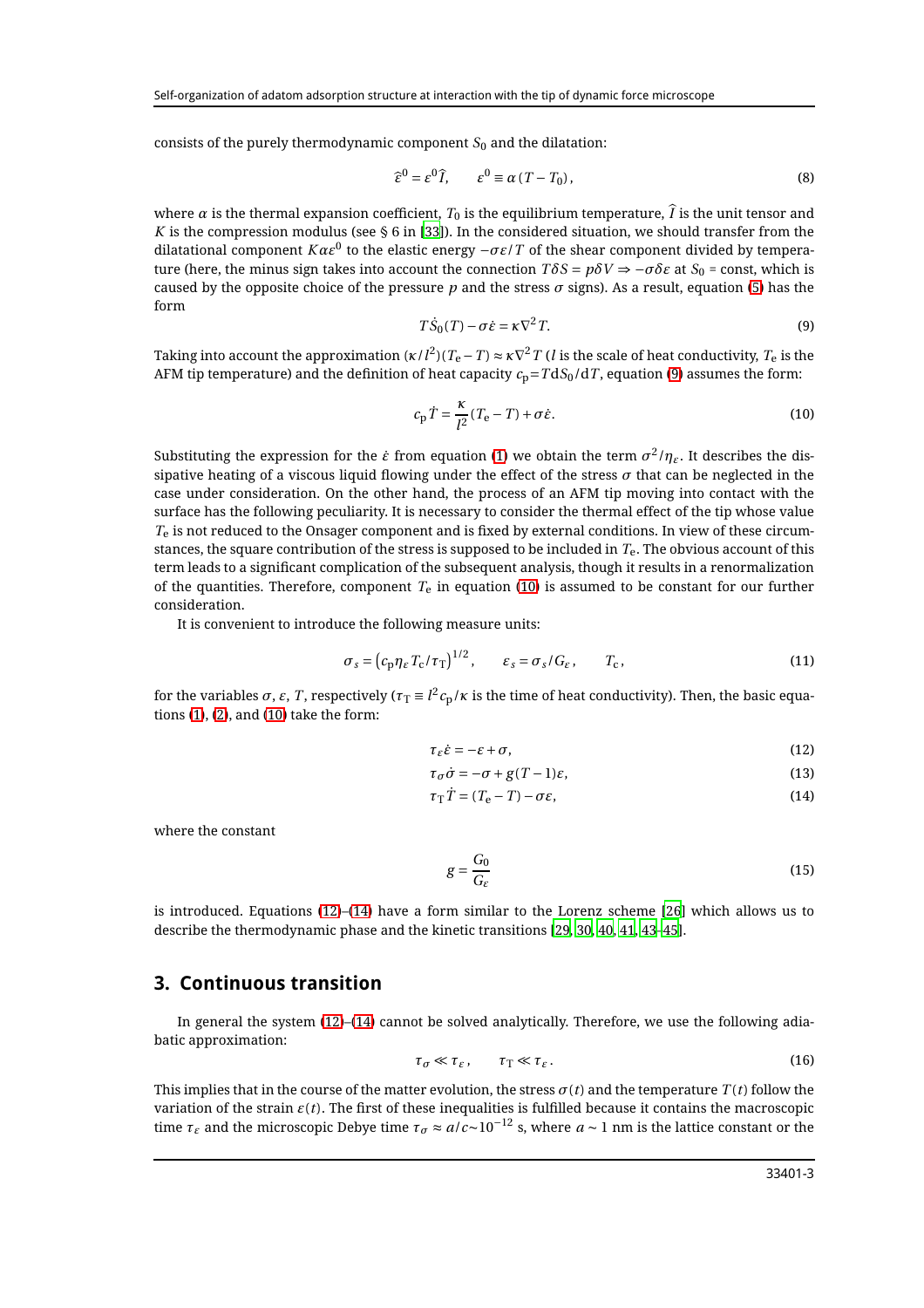intermolecular distance and  $c \sim 10^3$  m/s is the sound velocity. The second condition [\(16\)](#page-2-4) can be reduced to the form

$$
l \ll L,\tag{17}
$$

where the maximal value of the characteristic length of the heat conductivity

$$
L = \sqrt{\frac{\chi v_{\varepsilon}}{c_{\varepsilon}^2}},\tag{18}
$$

the thermometric conductivity  $\chi \equiv \kappa/c_p$ , the effective kinematic viscosity  $v_{\varepsilon} \equiv \eta_{\varepsilon}/\rho$  and the sound velocity  $c_\varepsilon\equiv (G_\varepsilon/\rho)^{1/2}$  are introduced ( $\rho$  is the medium density). Then, we can put the left-hand sides of equations [\(13\)](#page-2-3) and [\(14\)](#page-2-3) to be equal to zero. As a result, the stress *σ* and the temperature *T* are expressed in terms of the strain *ε*:

<span id="page-3-0"></span>
$$
\sigma = \frac{g\epsilon (T_{\rm e} - 1)}{1 + g\epsilon^2},\tag{19}
$$

$$
T = 1 + \frac{T_e - 1}{1 + g\varepsilon^2}.
$$
 (20)

In accordance with equation [\(20\)](#page-3-0), in the important range of values of the parameter  $T_e > 1$ , the temperature *T* decreases monotonously with an increasing strain *ε* from the value *T*<sup>e</sup> at *ε* = 0 to (*T*<sup>e</sup> + 1)/2 at  $\varepsilon$  =  $\varepsilon_{\rm m}$   $\equiv$   $\sqrt{1/g}.$  Obviously, this decrease is caused by the negative feedback of the stress and the strain on the temperature in equation [\(14\)](#page-2-3), which is explained by the Le Chatelier principle for this problem. Really, the reason for the formation of adatom adsorption structure is the positive feedback of the strain and the temperature on the stress in equation [\(13\)](#page-2-3). Hence, the increase in the temperature should intensify the self-organization effect. However, according to equation [\(14\)](#page-2-3), the system behaves in such a way that the consequence of transition, i.e., the growth of the strain, leads to a decrease in its cause (i.e., temperature). Equation [\(19\)](#page-3-0), expressing the stress in terms of the strain, has a linear form of the Hooke's law at *ε* ≪ *ε*<sub>m</sub> with the effective shear modulus  $G_{\text{ef}}$  ≡ *g*( $T_{\text{e}}$  − 1). At  $ε$  =  $ε$ <sub>m</sub>, the function  $σ(ε)$  has a maximum and at  $\varepsilon$  >  $\varepsilon_{\rm m}$  it decreases, which has no physical meaning. Thus, the constant  $\varepsilon_{\rm m}\equiv\sqrt{1/g}$  gives the maximal strain. An increase in the typical value of the modulus  $G_0$  leads to a decrease in the maximal strain *ε*<sup>m</sup> and to an increase in the effective modulus *G*ef whose value is proportional to the characteristic temperature *T*e.

Substituting equation [\(19\)](#page-3-0) into equation [\(12\)](#page-2-3), we obtain the Landau-Khalatnikov-type equation [\[28,](#page-8-12) [37,](#page-8-14) [46](#page-8-23), [47](#page-8-24)]

<span id="page-3-4"></span>
$$
\tau_{\varepsilon}\dot{\varepsilon} = -\partial V/\partial \varepsilon,\tag{21}
$$

where the synergetic potential has the form

<span id="page-3-1"></span>
$$
V = \frac{1}{2} \left[ \varepsilon^2 + (1 - T_e) \ln(1 + g \varepsilon^2) \right].
$$
 (22)

At a steady state, the condition  $\dot{\varepsilon} = 0$  is fulfilled and the potential [\(22\)](#page-3-1) acquires a minimum. When the temperature  $T_e$  becomes smaller than the critical value

<span id="page-3-2"></span>
$$
T_{c0} = 1 + g^{-1}; \qquad g \equiv G_0 / G_{\varepsilon} < 1, \qquad G_{\varepsilon} \equiv \eta_{\varepsilon} / \tau_{\varepsilon} \,, \tag{23}
$$

this minimum corresponds to  $\varepsilon = 0$ , i.e., the adatom adsorption structure is not realized. In the reverse case  $T_e > T_{c0}$ , the stationary shear strain has the nonzero value

$$
\varepsilon_0 = [T_{\rm e} - (1 + g^{-1})]^{1/2} \tag{24}
$$

which increases with *T*<sup>e</sup> growth in accordance with the root law. This causes the formation of the adatom configuration. Equations [\(19\)](#page-3-0) and [\(20\)](#page-3-0) give the stationary values of stress and temperature:

<span id="page-3-3"></span>
$$
\sigma_0 = \varepsilon_0, \qquad T_0 = 1 + g^{-1}.
$$
 (25)

Note that, on the one hand, the steady temperature  $T_0$  coincides with the critical value [\(23\)](#page-3-2) and, on the other hand, its value differs from the temperature *T*e. Since *T*c0 is the minimal temperature at which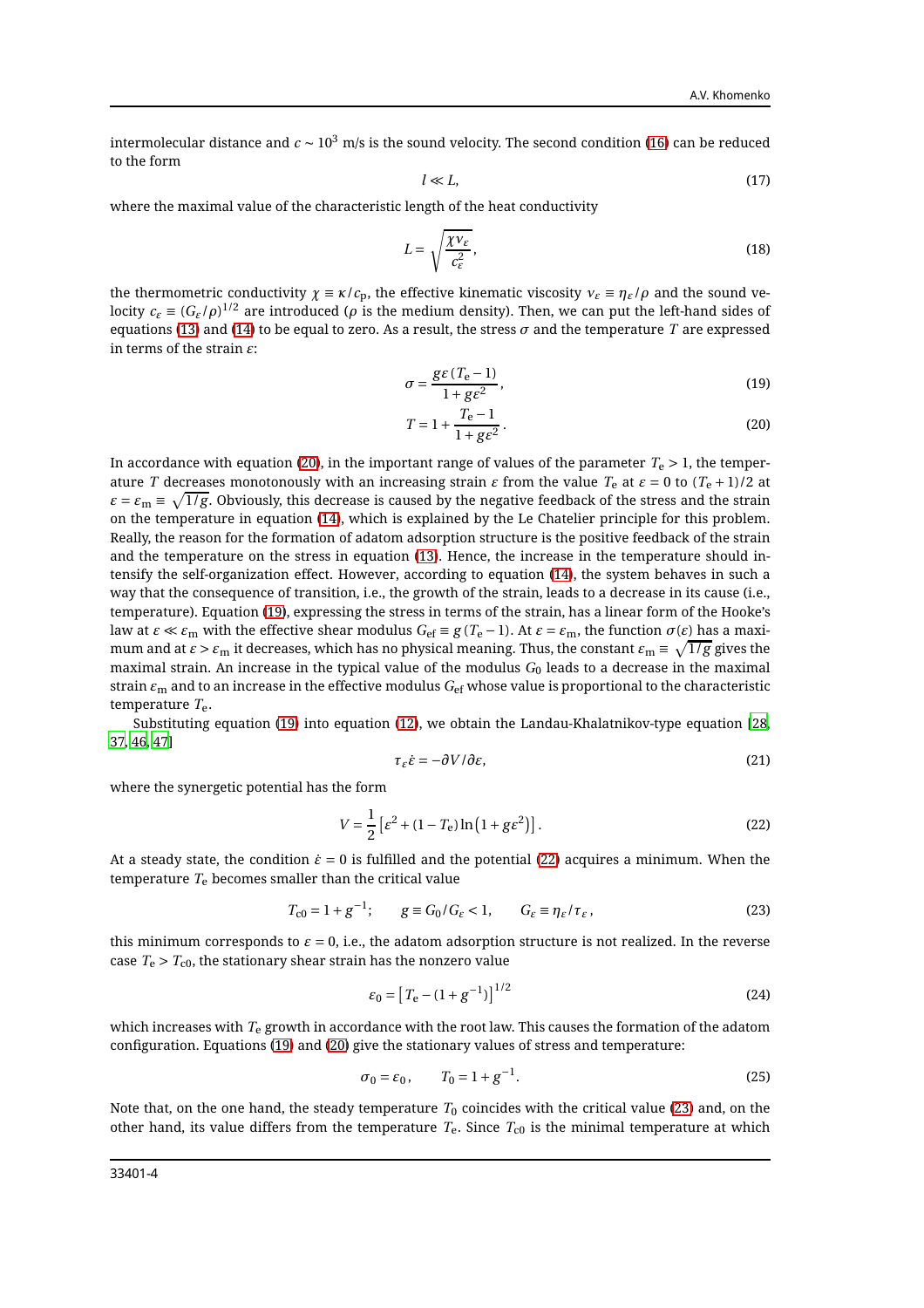the formation of the adatom adsorption structures can be observed, the above implies that the negative feedback of the stress  $\sigma$  and the strain  $\varepsilon$  on the temperature *T* [see the last term on the right-hand side of equation [\(14\)](#page-2-3)] decreases the sample temperature so much that only in the limit does it ensure the self-organization process. At a steady state, the value of the shear modulus is

$$
G_s = G_{\varepsilon} \,. \tag{26}
$$

The two cases can be marked out by the parameter  $g = G_0/G_e$ . In the situation  $g \gg 1$ , meeting the large value of the modulus  $G_0$ , equations [\(23\)](#page-3-2)–[\(25\)](#page-3-3) take the form

$$
\varepsilon_0 = (T_e - 1)^{1/2}, \qquad T_0 = T_{c0} = 1.
$$
\n(27)

This corresponds to the "solid (fragile)" limit. The opposite case  $g \ll 1$  (small modulus  $G_0$ ) meets the "strongly viscous liquid"

$$
\varepsilon_0 = \left(T_e - g^{-1}\right)^{1/2}, \qquad T_0 = T_{c0} = g^{-1} = G_\varepsilon / G_0. \tag{28}
$$

#### <span id="page-4-0"></span>**4. Effect of deformational defect of modulus**

The Kelvin-Voigt equation [\(1\)](#page-1-2) assumes the use of the idealized Genki model. For the dependence  $\sigma(\varepsilon)$ of the stress on the strain, this model is described by the Hooke's expression  $\sigma = G_{\epsilon} \varepsilon$  at  $\varepsilon < \varepsilon_m$  and by the constant  $\sigma_m = G_{\varepsilon} \varepsilon_m$  at  $\varepsilon \ge \varepsilon_m$  ( $\sigma_m$ ,  $\varepsilon_m$  are the maximal stress and strain,  $\sigma > \sigma_m$  results in viscous flow with the deformation rate  $\dot{\varepsilon} = (\sigma - \sigma_m)/\eta_{\varepsilon}$ ). Actually, the  $\sigma$  vs  $\varepsilon$  dependence curve has two regions: the first one, Hookean, has a large slope corresponding to the shear modulus *Gε*, followed by a more gently sloping section of the plastic deformation whose tilt is defined by the hardening factor Θ < *Gε*. Obviously, such a picture means that the shear modulus, introduced in equation [\(1\)](#page-1-2), depends on the strain value. Let us use the simplest approximation [\[48](#page-8-25), [49](#page-8-26)]

<span id="page-4-1"></span>
$$
G_{\varepsilon}(\varepsilon) = \Theta + \frac{G_{\varepsilon} - \Theta}{1 + (\varepsilon/\varepsilon_{\mathbf{p}})^2},
$$
\n(29)

which describes the above mentioned transition of the elastic deformation mode to the plastic one. It takes place at a characteristic value of the strain  $\varepsilon_p$ , which is smaller than  $\varepsilon_s$  (otherwise plastic mode is not realized). Note that an expression of the type equation [\(29\)](#page-4-1) was originally proposed by Haken [\[26\]](#page-8-4) describing the rigid mode of laser radiation. It is used [\[29,](#page-8-17) [43](#page-8-20), [44\]](#page-8-21) to describe the first-order phase transition, and equation [\(29\)](#page-4-1) contained the square of the ratio  $\varepsilon/\varepsilon_p$  (so, the *V* vs  $\varepsilon$  dependencies in [\[29,](#page-8-17) [43](#page-8-20), [44\]](#page-8-21) and equation [\(30\)](#page-4-2) have an even form). In the description of structural phase transitions of a liquid, the third-order invariants, breaking the specified parity, are present [\[27\]](#page-8-27). Therefore, in the study [\[30](#page-8-13), [40](#page-8-18), [41](#page-8-19)], in the approximation [\(29\)](#page-4-1), we used the linear term  $\varepsilon/\varepsilon_{\rm p}$ , instead of the square term  $\left(\varepsilon/\varepsilon_{\rm p}\right)^2$ . Obviously, in this case, the  $V$  vs  $\varepsilon$  dependence is already uneven.

Within the adiabatic approximation [\(16\)](#page-2-4), the Lorenz equations [\(12\)](#page-2-3)–[\(14\)](#page-2-3), where  $G_{\varepsilon}$  is replaced by a dependence *Gε*(*ε*), is reduced to the Landau-Khalatnikov equation [\(21\)](#page-3-4). The synergetic potential has the form:

<span id="page-4-2"></span>
$$
V = \frac{1}{2}\varepsilon^{2} - \frac{g\alpha^{2}(T_{e}-1)}{2} \left\{ \frac{1}{g\alpha^{2} - \theta} \ln \left| \frac{1 + g\varepsilon^{2}}{1 + \theta(\varepsilon/\alpha)^{2}} \right| + \frac{1}{\theta g\alpha^{2}(\theta^{-1} - g^{-1}\alpha^{-2})} \left[ \theta^{-1} \ln |\theta^{-1} + (\varepsilon/\alpha)^{2}| - g^{-1}\alpha^{-2} \ln |g^{-1}\alpha^{-2} + (\varepsilon/\alpha)^{2}| \right] \right\}.
$$
 (30)

Here, the constant  $\alpha \equiv \varepsilon_p/\varepsilon_s < 1$  and the parameter  $\theta = \Theta/G_\varepsilon < 1$ , describing the ratio of the tilts for the deformation curve on the plastic and the Hookean sections, are introduced. At a small value of temperature  $T_e$ , the dependence [\(30\)](#page-4-2) has a monotonously increasing shape with its minimum at  $\varepsilon = 0$  corresponding to the steady state of the absence of the adatom adsorption structure (curve 1 in figure [1\)](#page-5-0). As shown in figure [1,](#page-5-0) at

<span id="page-4-3"></span>
$$
T_{\rm c}^{0} = 1 + \theta g^{-1} + \alpha^{2} (1 - 2\theta) + 2\alpha \sqrt{g^{-1} \theta (1 - \theta) (1 - g\alpha^{2})},\tag{31}
$$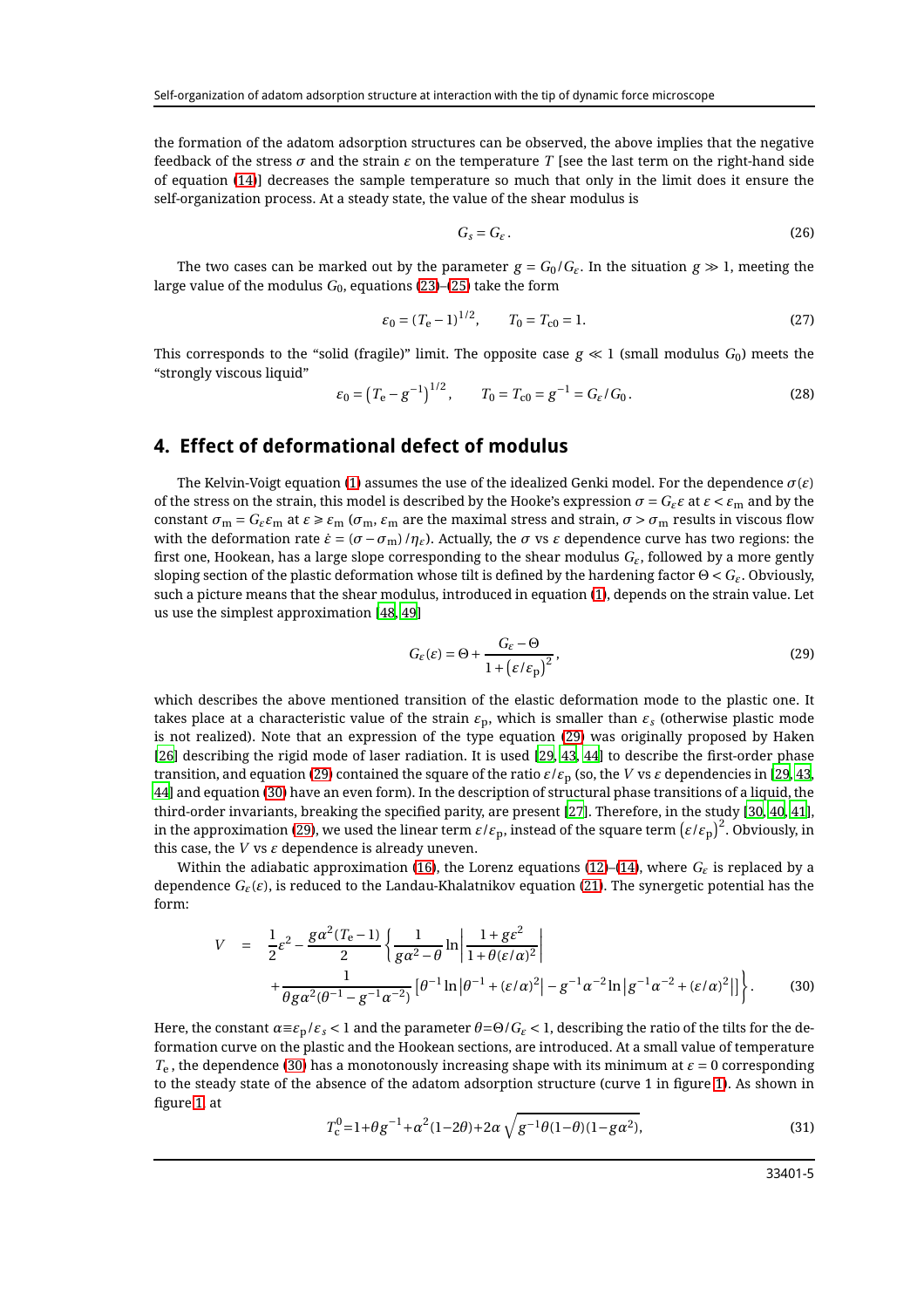

<span id="page-5-0"></span>**Figure 1.** Dependence of the synergetic potential on the strain at  $g=0.2$ ,  $\theta=\alpha=0.25$  and various temperatures: (curve 1)  $T_e < T_c^0$ , (curve 2)  $T_e = T_c^0$ , (curve 3)  $T_c^0 < T_c < T_c$ , and (curve 4)  $T_e \ge T_{c0}$ .



<span id="page-5-1"></span>**Figure 2.** Dependence of the steady-state values of the strain on the temperature *T*e at parameters of figure [1](#page-5-0) (the solid curve corresponds to the stable value  $\varepsilon_0$ , the dashed curve meets the unstable one,  $\varepsilon^{\rm m}$ ).

a plateau appears (curve 2), which for  $T_{\rm e} > T_{\rm c}^0$  is transformed into a minimum, meeting the strain  $\varepsilon_0 \neq 0$ , and a maximum at  $\varepsilon^{\rm m}$  that separates the minima corresponding to the values  $\varepsilon = 0$  and  $\varepsilon = \varepsilon_0$  (curve 3) [\[11\]](#page-7-3). With a further increase in the temperature *T*e, the "ordered" phase minimum, corresponding to the adatom adsorption configuration  $\varepsilon = \varepsilon_0$ , grows deeper, and the height of the interphase barrier decreases vanishing at the critical value  $T_{\rm c0} = 1 + g^{-1}$  [\(23\)](#page-3-2). The steady-state values of the strain have the form (see figures [1](#page-5-0) and [2\)](#page-5-1)

<span id="page-5-2"></span>
$$
\left(\varepsilon_0^{\mathrm{m}}\right)^2 = \left(2g\theta\right)^{-1} \left\{ g\left(T_{\mathrm{e}} - 1 - \alpha^2\right) - \theta \mp \sqrt{\left[g\left(T_{\mathrm{e}} - 1 - \alpha^2\right) - \theta\right]^2 - 4g\alpha^2\theta \left[1 - g\left(T_{\mathrm{e}} - 1\right)\right]} \right\},\tag{32}
$$

where the lower sign meets the stable adatom structure and the upper sign corresponds to the unstable one. At  $T_e \geq T_{c0}$ , the dependence  $V(\varepsilon)$  is characteristic of the absence of the modulus defect (see curve 4 in figure [1\)](#page-5-0).

It is worth noting that the potential barrier inherent in the synergetic first-order transition manifests itself only due to the deformational defect of the modulus. Since the latter is realized always [\[11\]](#page-7-3), it follows that the studied adatom structure formation is a synergetic first-order transition. The considered situation differs from typical thermodynamic phase transitions. Really, in the latter case, the stationary value of the semiconductor temperature  $T_0$  is equal to the thermostat value  $T_e$ . In this study,  $T_0$  is reduced to the critical value  $T_{c0}$  for a synergetic second-order transition (see section [3\)](#page-2-0). When the modulus defect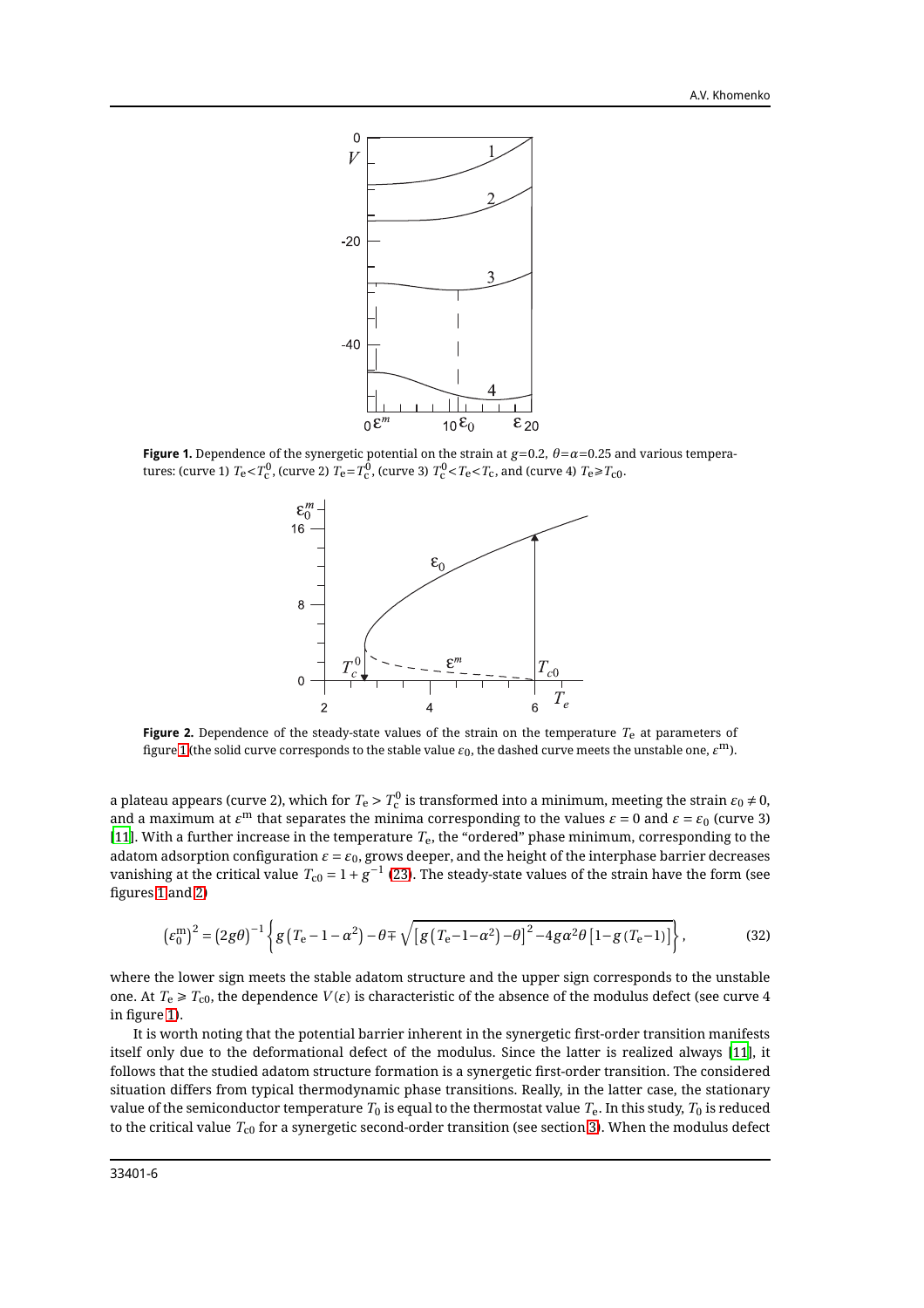is taken into account, the temperature

<span id="page-6-1"></span>
$$
T_0 = 1 + \frac{T_e - 1}{1 + g\epsilon_0^2},\tag{33}
$$

whose value is defined by a minimum position of the dependence [\(30\)](#page-4-2), is realized. In accordance with equations [\(32\)](#page-5-2) and [\(33\)](#page-6-1), the quantity  $T_0$  monotonously decays from the value

<span id="page-6-3"></span>
$$
T_{\rm m} = 1 + \frac{T_{\rm c}^0 - 1}{1 + g \left(\varepsilon_0^c\right)^2}, \qquad \varepsilon_0^c = \left(2g\theta\right)^{-1} \left[g\left(T_{\rm c}^0 - 1 - \alpha^2\right) - \theta\right]
$$
(34)

at  $T_{\rm e}=T_{\rm c}^0$ , to 1 at  $T_{\rm e}\to\infty$ . As shown in figure [3,](#page-6-2) the stationary temperature  $T_0=T_{\rm e}$  in the range from 0 to  $T_{c0}$ . The jump down occurs at  $T_e = T_{c0}$ , following which the value  $T_0$  smoothly decreases. If the quantity  $T_e$  then decays, the steady-state temperature  $T_0$  increases. At the point  $T_c^0$  [equation [\(31\)](#page-4-3)], the  $T_0$  vs  $T_e$ dependence has a jump from  $T_{\rm m}$  [equation [\(34\)](#page-6-3)] up to  $T_{\rm c}^0$ . For  $T_{\rm e} < T_{\rm c}^0$ , the steady-state temperature  $T_0$  is also equal to *T*e.



<span id="page-6-2"></span>**Figure 3.** Dependence of the steady-state value of the sample temperature  $T_0$  on the temperature  $T_e$  at parameters of figure [1.](#page-5-0)

Since  $T_{\rm c}^0 >$  1, the maximal sample temperature [\(34\)](#page-6-3) is lower than the minimal temperature of the AFM tip [\(31\)](#page-4-3). As shown in figure [3,](#page-6-2) at  $T_{\rm e} > T_{\rm c}^0$ , the stationary temperature  $T_0$  of the sample is smaller than *T*e.

#### <span id="page-6-0"></span>**5. Summary**

In accordance with the analysis presented above, the formation of an adatom adsorption structure is caused by self-organization of shear components of the strain and by the stress fields, on the one hand, and by the sample temperature, on the other hand. Here, the strain  $\varepsilon$  acts as the order parameter, the conjugate field is reduced to the stress  $\sigma$ , and the temperature *T* is the control parameter. The cause for self-organization is the positive feedback of *T* and  $\varepsilon$  on  $\sigma$  [see equation [\(13\)](#page-2-3)]. According to equations [\(2\)](#page-1-1) and [\(4\)](#page-1-4), it is caused by the temperature dependence of the shear modulus. With an allowance for the effective shear modulus vs strain dependence, we obtain expressions for temperatures corresponding to the absolute instability of the adatom configuration  $T_{\rm c}^0$  [equation [\(31\)](#page-4-3)] and its stability limit *T*c0 [equation [\(23\)](#page-3-2)]. A real thermodynamic transition temperature can be determined from the equality  $V(0) = V(\varepsilon_0)$  of potentials in different phases and it is in the  $(T_c^0, T_{c0})$  region. According to equation [\(23\)](#page-3-2), systems predisposed to the formation of adatom structure have large typical *G*<sup>0</sup> and small effective *G<sup>ε</sup>* values of shear modulus.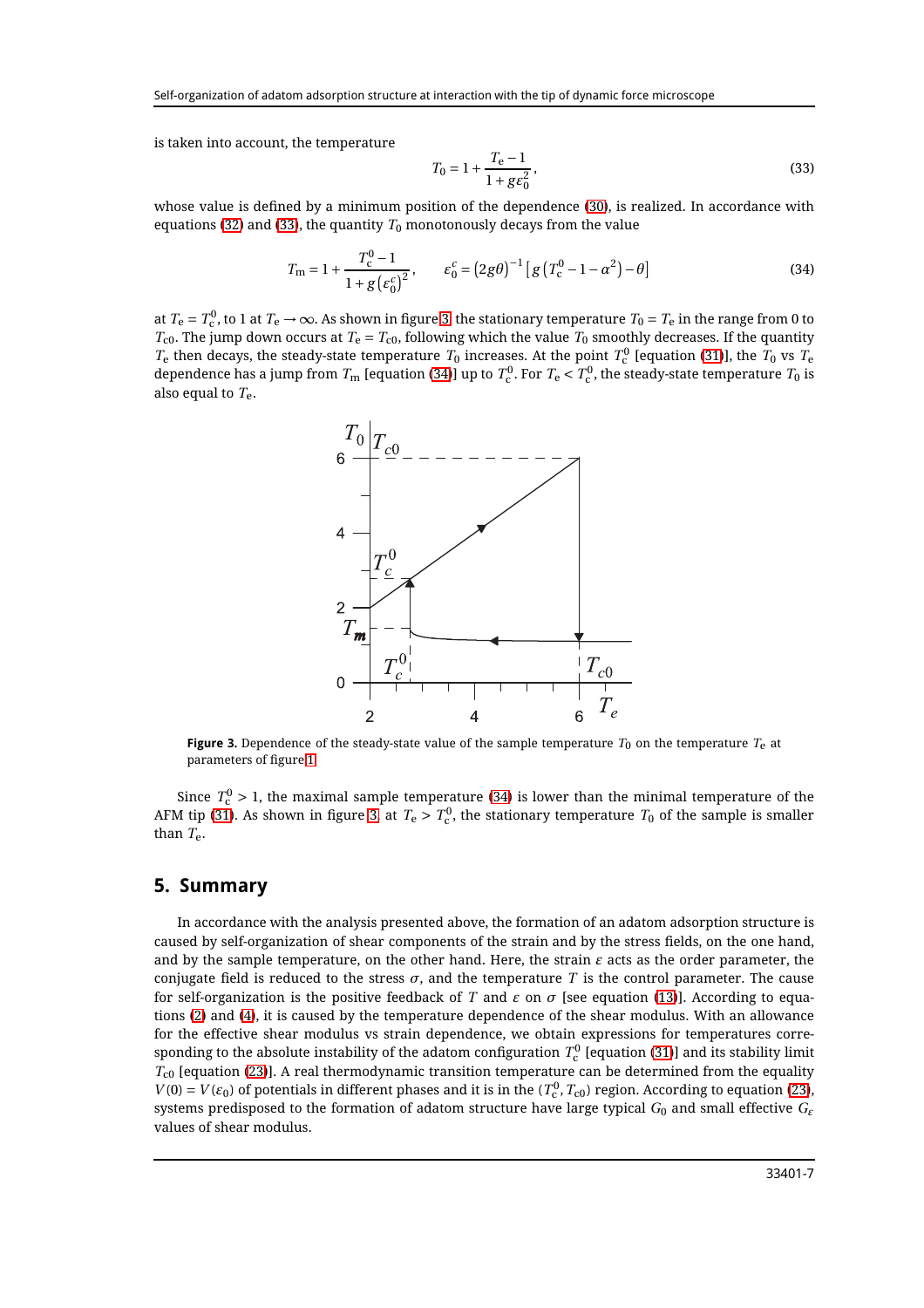The present study is principally different from [\[30](#page-8-13)]. In particular, the basic parameters and equations are different. For example, the order parameter is the strain, the shear modulus depends on temperature [\(4\)](#page-1-4), the derivation of equation for temperature [\(10\)](#page-2-2) differs and so on. Therefore, the resultant equations and figures are different from the ones in [\[30](#page-8-13)]. Thus, solid-liquid transition of an ultrathin lubricant film and self-organization of adatoms on the semiconductor surface in contact with the tip of the dynamic force microscope are described only by a similar approach but with many different aspects.

At a choice of real parameters, there is a difficulty connected primarily with the following features which are common with the ultrathin lubricant film [\[30](#page-8-13), [45](#page-8-22), [48](#page-8-25), [49](#page-8-26)]. The properties of adatom layers due to their small thickness do not coincide with the properties of volume materials. They are characterized by various values of elastic constants, density, heat conductivity, etc. The adatom structure temperature is also an effective quantity, and it can essentially fluctuate, since the adatoms number is limited, and these fluctuations lead to transitions between states [\[31,](#page-8-5) [50](#page-8-28)]. Therefore, we are restricted by a description of the qualitative system behavior and all parameters are transformed into dimensionless form.

#### **Acknowledgements**

The basis of this study method was founded in the joint papers with my teacher Prof. A.I. Olemskoi cited here. I thank Dr. Bo N.J. Persson for the invitation, hospitality, helpful comments and suggestions during my stay in the Forschungszentrum Jülich (Germany). I am grateful to him and to the organizers of the conference "Joint ICTP-FANAS Conference on Trends in Nanotribology" (12–16 September 2011, Miramare, Trieste, Italy) for the invitation and financial support for participation, during which this work was initiated. The work was supported by the grant of the Ministry of Education and Science of Ukraine "Modelling of friction of metal nanoparticles and boundary liquid films which interact with atomically flat surfaces" (No. 0112U001380) and by the grant for a research visit to the Forschungszentrum Jülich (Germany). I am thankful to Dr. Boris Lorenz for an attentive reading and correction of this article.

### **References**

- <span id="page-7-0"></span>1. Fundamentals of Friction and Wear on the Nanoscale, Gnecco E., Meyer E. (Eds.), Springer, Berlin, 1 edn., 2007.
- 2. Garcia R., Amplitude Modulation Atomic Force Microscopy, Wiley-VCH Verlag GmbH and Co. KGaA, Weinheim, Germany, 2010.
- <span id="page-7-5"></span>3. Garcia R., Pérez R., Surf. Sci. Rep., 2002, **47**, No. 6–8, 197; doi[:10.1016/S0167-5729\(02\)00077-8.](http://dx.doi.org/10.1016/S0167-5729(02)00077-8)
- 4. Szlufarska I., Chandross M., Carpick R.W., J. Phys. D: Appl Phys, 2008, **41**, No. 12, 123001; doi[:10.1088/0022-3727/41/12/123001.](http://dx.doi.org/10.1088/0022-3727/41/12/123001)
- 5. Hofer W., Foster A., Shluger A., Rev. Mod. Phys., 2003, **75**, No. 4, 1287; doi[:10.1103/RevModPhys.75.1287.](http://dx.doi.org/10.1103/RevModPhys.75.1287)
- <span id="page-7-1"></span>6. Giessibl F., Rev. Mod. Phys., 2003, **75**, No. 3, 949; doi[:10.1103/RevModPhys.75.949.](http://dx.doi.org/10.1103/RevModPhys.75.949)
- <span id="page-7-2"></span>7. Pogrebnjak A.D., Shpak A.P., Azarenkov N.A., Beresnev V.M., Phys.-Usp., 2009, **52**, No. 1, 29; doi[:10.3367/UFNe.0179.200901b.0035.](http://dx.doi.org/10.3367/UFNe.0179.200901b.0035)
- 8. Wang X., Kunc K., Loa I., Schwarz U., Syassen K., Phys. Rev. B, 2006, **74**, 134305; doi[:10.1103/PhysRevB.74.134305.](http://dx.doi.org/10.1103/PhysRevB.74.134305)
- 9. Guo W., Zhu C.Z., Yu T.X., Woo C.H., Zhang B., Dai Y.T., Phys. Rev. Lett., 2004, **93**, 245502; doi[:10.1103/PhysRevLett.93.245502.](http://dx.doi.org/10.1103/PhysRevLett.93.245502)
- 10. Yong C., Kendall K., Smith W., Philos. Trans. R. Soc. London, Ser. A, 2004, **362**, No. 1822, 1915; doi[:10.1098/rsta.2004.1423.](http://dx.doi.org/10.1098/rsta.2004.1423)
- <span id="page-7-3"></span>11. Oyabu N., Pou P., Sugimoto Y., Jelinek P., Abe M., Morita S., Pérez R., Custance O., Phys. Rev. Lett., 2006, **96**, 106101; doi[:10.1103/PhysRevLett.96.106101.](http://dx.doi.org/10.1103/PhysRevLett.96.106101)
- 12. Khomenko A.V., Prodanov N.V., Carbon, 2010, **48**, No. 4, 1234; doi[:10.1016/j.carbon.2009.11.046.](http://dx.doi.org/10.1016/j.carbon.2009.11.046)
- 13. Prodanov N.V., Khomenko A.V., Surf. Sci., 2010, **604**, No. 7–8, 730; doi[:10.1016/j.susc.2010.01.024.](http://dx.doi.org/10.1016/j.susc.2010.01.024)
- 14. Khomenko A.V., Prodanov N.V., J. Phys. Chem. C, 2010, **114**, 19958; doi[:10.1021/jp108981e.](http://dx.doi.org/10.1021/jp108981e)
- 15. Pogrebnyak A.D., Ponomarev A.G., Shpak A.P., Kunitskii Y.A., Phys.-Usp., 2012, **55**, No. 3, 270; doi[:10.3367/UFNe.0182.201203d.0287.](http://dx.doi.org/10.3367/UFNe.0182.201203d.0287)
- <span id="page-7-4"></span>16. Langewisch G., Kamiński W., Braun D.A., Moller R., Fuchs H., Schirmeisen A., Pérez R., Small, 2012, **8**, No. 4, 602; doi[:10.1002/smll.201101919.](http://dx.doi.org/10.1002/smll.201101919)
- 17. Campbellová A., Ondrácek M., Pou P., Pérez R., Klapetek P., Jelinek P., Nanotechnology, 2011, **22**, No. 29, 295710; doi[:10.1088/0957-4484/22/29/295710.](http://dx.doi.org/10.1088/0957-4484/22/29/295710)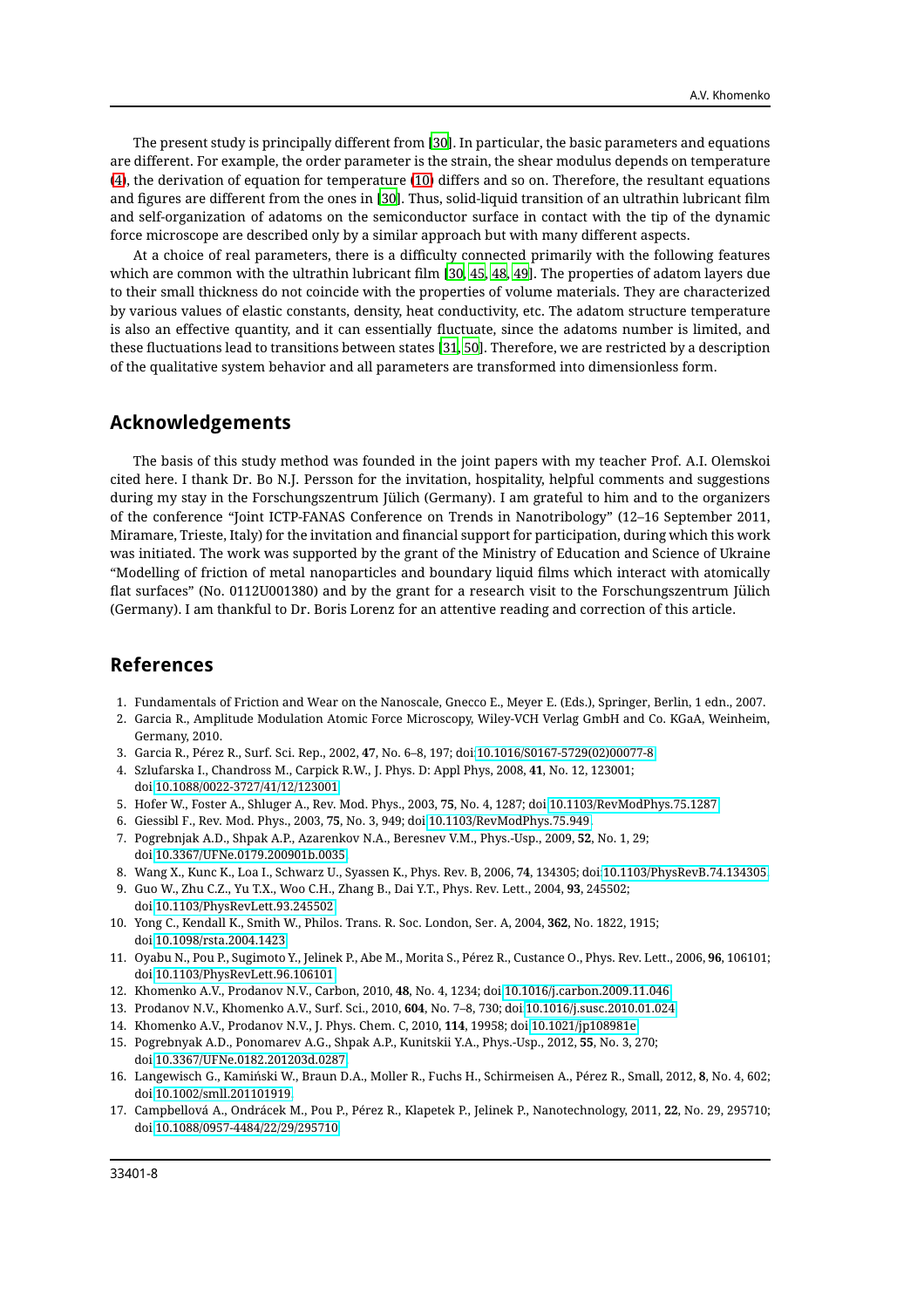- <span id="page-8-8"></span>18. Barth C., Foster A.S., Henry C.R., Shluger A.L., Adv. Mater., 2011, **23**, No. 4, 477; doi[:10.1002/adma.201002270.](http://dx.doi.org/10.1002/adma.201002270)
- 19. Proksch R., Kalinin S.V., Nanotechnology, 2010, **21**, No. 45, 455705; doi[:10.1088/0957-4484/21/45/455705.](http://dx.doi.org/10.1088/0957-4484/21/45/455705)
- <span id="page-8-0"></span>20. Dieška P., Štich I., Phys. Rev. B, 2009, **79**, 125431; doi[:10.1103/PhysRevB.79.125431.](http://dx.doi.org/10.1103/PhysRevB.79.125431)
- <span id="page-8-1"></span>21. Pokropivnyi A.V., Tech. Phys. Lett., 2000, **26**, No. 11, 967; doi[:10.1134/1.1329686.](http://dx.doi.org/10.1134/1.1329686)
- 22. Dieška P., Štich I., Pérez R., Phys. Rev. Lett., 2005, **95**, 126103; doi[:10.1103/PhysRevLett.95.126103.](http://dx.doi.org/10.1103/PhysRevLett.95.126103)
- 23. Sahagún E., Sáenz J.J., Phys. Rev. B, 2012, **85**, 235412; doi[:10.1103/PhysRevB.85.235412.](http://dx.doi.org/10.1103/PhysRevB.85.235412)
- <span id="page-8-2"></span>24. Lange M., van Vorden D., Moller R., Beilstein J. Nanotech., 2012, **3**, 207; doi[:10.3762/bjnano.3.23.](http://dx.doi.org/10.3762/bjnano.3.23)
- <span id="page-8-3"></span>25. Barsoum M.W., Murugaiah A., Kalidindi S.R., Zhen T., Phys. Rev. Lett., 2004, **92**, 255508; doi[:10.1103/PhysRevLett.92.255508.](http://dx.doi.org/10.1103/PhysRevLett.92.255508)
- <span id="page-8-4"></span>26. Haken H., Synergetics. An introduction. Nonequilibrium phase transitions and self-organization in physics, chemistry, and biology, Springer, Berlin, 3 edn., 1983.
- <span id="page-8-27"></span>27. Landau L.D., Lifshitz E.M., Course of Theoretical Physics, Vol.5: Statistical Physics, Butterworth, London, 1999.
- <span id="page-8-12"></span>28. Lifshits E.M., Pitaevskii L.P., Course of Theoretical Physics, Vol.10: Physical Kinetics, Pergamon Press, Oxford, 1 edn., 1981.
- <span id="page-8-17"></span>29. Olemskoi A.I., Khomenko A.V., J. Exp. Theor. Phys., 1996, **83**, No. 6, 1180.
- <span id="page-8-13"></span>30. Khomenko A.V., Yushchenko O.V., Phys. Rev. E, 2003, **68**, 036110; doi[:10.1103/PhysRevE.68.036110.](http://dx.doi.org/10.1103/PhysRevE.68.036110)
- <span id="page-8-5"></span>31. Khomenko A.V., Phys. Lett. A, 2004, **329**, No. 1–2, 140; doi[:10.1016/j.physleta.2004.06.091.](http://dx.doi.org/10.1016/j.physleta.2004.06.091)
- <span id="page-8-6"></span>32. Rheology, Eirich F. (Ed.), Academic Press, New York, 1960.
- <span id="page-8-7"></span>33. Landau L.D., Lifshitz E.M., Course of Theoretical Physics, Vol.7: Theory of Elasticity, Pergamon Press, New York, 3 edn., 1986.
- <span id="page-8-9"></span>34. Mate C., IBM J. Res. Dev., 1995, **39**, No. 6, 617; doi[:10.1147/rd.396.0617.](http://dx.doi.org/10.1147/rd.396.0617)
- <span id="page-8-10"></span>35. Khomenko A.V., Prodanov N.V., Condens. Matter Phys., 2008, **11**, No. 4, 615; doi[:10.5488/CMP.11.4.615.](http://dx.doi.org/10.5488/CMP.11.4.615)
- <span id="page-8-11"></span>36. Gómez C.J., Garcia R., Ultramicroscopy, 2010, **110**, No. 6, 626; doi[:10.1016/j.ultramic.2010.02.023.](http://dx.doi.org/10.1016/j.ultramic.2010.02.023)
- <span id="page-8-14"></span>37. Landau L.D., Khalatnikov I.M., Dokl. Akad. Nauk SSSR, 1954, **96**, 469, (see also: Collected Papers of L.D. Landau, edited by D. ter Haar. Pergamon, London (1965)).
- <span id="page-8-15"></span>38. Berthier L., Biroli G., Rev. Mod. Phys., 2011, **83**, No. 2, 587; doi[:10.1103/RevModPhys.83.587.](http://dx.doi.org/10.1103/RevModPhys.83.587)
- 39. Havranek A., Marvan M., Ferroelectrics, 1996, **176**, 25; doi[:10.1080/00150199608223597.](http://dx.doi.org/10.1080/00150199608223597)
- <span id="page-8-18"></span>40. Olemskoi A.I., Khomenko A.V., Tech. Phys., 2000, **45**, 672; doi[:10.1134/1.1259700.](http://dx.doi.org/10.1134/1.1259700)
- <span id="page-8-19"></span>41. Olemskoi A.I., Khomenko A.V., Tech. Phys., 2000, **45**, 677; doi[:10.1134/1.1259702.](http://dx.doi.org/10.1134/1.1259702)
- <span id="page-8-16"></span>42. Khomenko A.V., Lyashenko I.A., Condens. Matter Phys., 2006, **9**, No. 4(48), 695; doi[:10.5488/CMP.9.4.695.](http://dx.doi.org/10.5488/CMP.9.4.695)
- <span id="page-8-20"></span>43. Olemskoi A.I., Khomenko A.V., Kharchenko D.O., Physica A, 2003, **323**, 263; doi[:10.1016/S0378-4371\(02\)01991-X.](http://dx.doi.org/10.1016/S0378-4371(02)01991-X)
- <span id="page-8-21"></span>44. Olemskoi A.I., Khomenko A.V., Phys. Rev. E, 2001, **63**, 036116; doi[:10.1103/PhysRevE.63.036116.](http://dx.doi.org/10.1103/PhysRevE.63.036116)
- <span id="page-8-22"></span>45. Khomenko A.V., Lyashenko Y.A., Tech. Phys., 2010, **55**, No. 1, 26; doi[:10.1134/S1063784210010056.](http://dx.doi.org/10.1134/S1063784210010056)
- <span id="page-8-23"></span>46. Metlov L.S., Phys. Rev. E, 2010, **81**, 051121; doi[:10.1103/PhysRevE.81.051121.](http://dx.doi.org/10.1103/PhysRevE.81.051121)
- <span id="page-8-24"></span>47. Metlov L.S., Phys. Rev. Lett., 2011, **106**, 165506; doi[:10.1103/PhysRevLett.106.165506.](http://dx.doi.org/10.1103/PhysRevLett.106.165506)
- <span id="page-8-25"></span>48. Khomenko A.V., Lyashenko I.A., J. Phys. Stud., 2007, **11**, No. 3, 268.
- <span id="page-8-26"></span>49. Khomenko A.V., Lyashenko I.A., Phys. Lett. A, 2007, **366**, No. 1–2, 165; doi[:10.1016/j.physleta.2007.02.010.](http://dx.doi.org/10.1016/j.physleta.2007.02.010)
- <span id="page-8-28"></span>50. Khomenko A.V., Lyashenko I.A., Tech. Phys., 2005, **50**, No. 11, 1408; doi[:10.1134/1.2131946.](http://dx.doi.org/10.1134/1.2131946)